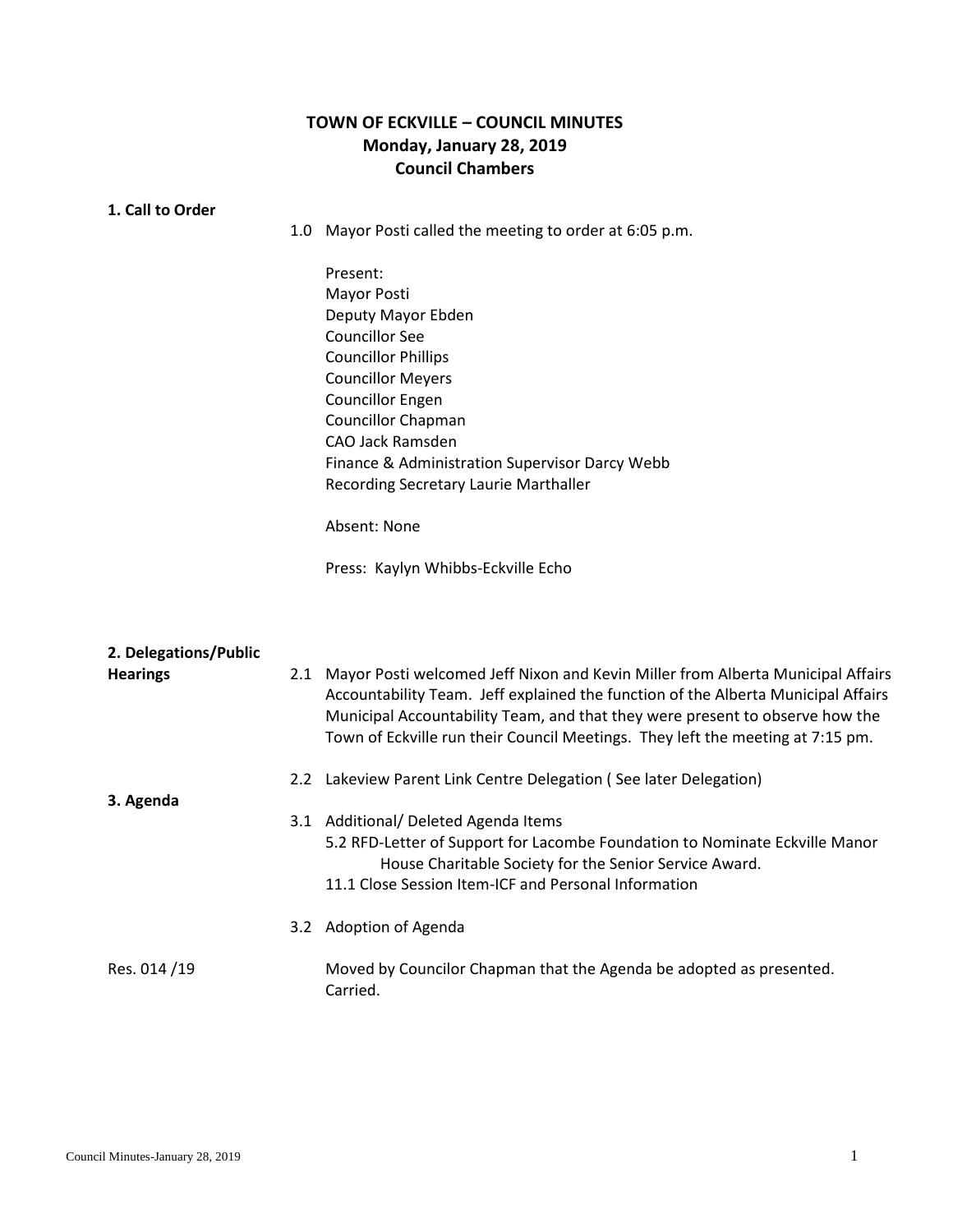| 4. Minutes                                                                                                                                                         |                                                                                                                                                                                                                                                                                                                                                                                           |
|--------------------------------------------------------------------------------------------------------------------------------------------------------------------|-------------------------------------------------------------------------------------------------------------------------------------------------------------------------------------------------------------------------------------------------------------------------------------------------------------------------------------------------------------------------------------------|
|                                                                                                                                                                    | Regular Council Meeting 4.1 Regular Council Meeting - Monday, January 14, 2019                                                                                                                                                                                                                                                                                                            |
| Res. 015/19                                                                                                                                                        | Moved by Deputy Mayor Ebden that the minutes of the regular meeting of<br>Council held January 14, 2019 be adopted with amended spelling error<br>corrected. Carried Unanimously.                                                                                                                                                                                                         |
| 5. Action Items<br><b>Request for Decision-</b><br><b>Repsol Effluent Diversion</b><br>Agreement                                                                   | 5.1 Council discussed signing a similar agreement as 2018 that provides us with a<br>nonrefundable payment that allows the Town free to deal with another oil<br>company in the event that Repsol chooses not to take our effluent before our<br>regular releases.                                                                                                                        |
| Res. 016/19                                                                                                                                                        | Moved by Councillor Engen that the Town of Eckville enter into a Treated<br>Effluent and Option Agreement with Repsol Oil & Gas Canada Inc. for the<br>diversion of treated effluent from the Towns Wastewater Lagoons to Repsol Oil<br>and Gas for use in oil and gas well completion, as presented, and the Mayor and<br>CAO be authorized to sign and execute said agreement. Carried. |
| <b>Request for Decision-</b><br>Letter of Support for<br>Lacombe Foundation to<br>Nominate Eckville Manor<br><b>House Charitable Society</b><br>for Service Award. | 5.2 Council discussed writing a letter of support to nominate The Eckville Manor<br>House Charitable Society for a Service Award.                                                                                                                                                                                                                                                         |
| Res. 017/19                                                                                                                                                        | Moved by Deputy Mayor Ebden that the Town of Eckville write a Letter of<br>Support to the Lacombe Foundation to nominate The Eckville Manor House<br>Charitable Society for a Service Award. Carried.                                                                                                                                                                                     |
| 6. Bylaws, Policies                                                                                                                                                | 6.1 None                                                                                                                                                                                                                                                                                                                                                                                  |
| 7. Reports                                                                                                                                                         | 7.1 Management Report-January 28, 2019.                                                                                                                                                                                                                                                                                                                                                   |
| Res. 018/19                                                                                                                                                        | Moved by Councillor Engen that the Management Report for January 28, 2019<br>be accepted as presented. Carried.                                                                                                                                                                                                                                                                           |
|                                                                                                                                                                    | Mayor Posti called for a five minute break 7:00pm for Parent Link Delegation to<br>set-up.                                                                                                                                                                                                                                                                                                |
| 2. Delegations(cont.)                                                                                                                                              | 2.2 Mayor Posti welcomed Liz Lozo and Heather Sweetnam of Lakeview Parent Link<br>Centre. They gave a presentation of functions and benefits that Lakeview Parent<br>Link provides to the Town of Eckville. They completed their presentation and left<br>the Council Meeting at 7:20 pm.                                                                                                 |
|                                                                                                                                                                    | 7.2 Financial Reports - AP Report for January 24, 2019                                                                                                                                                                                                                                                                                                                                    |
| Res. 019/19                                                                                                                                                        | Moved by Councillor See to accept the Financial Report for information as<br>presented. Carried.                                                                                                                                                                                                                                                                                          |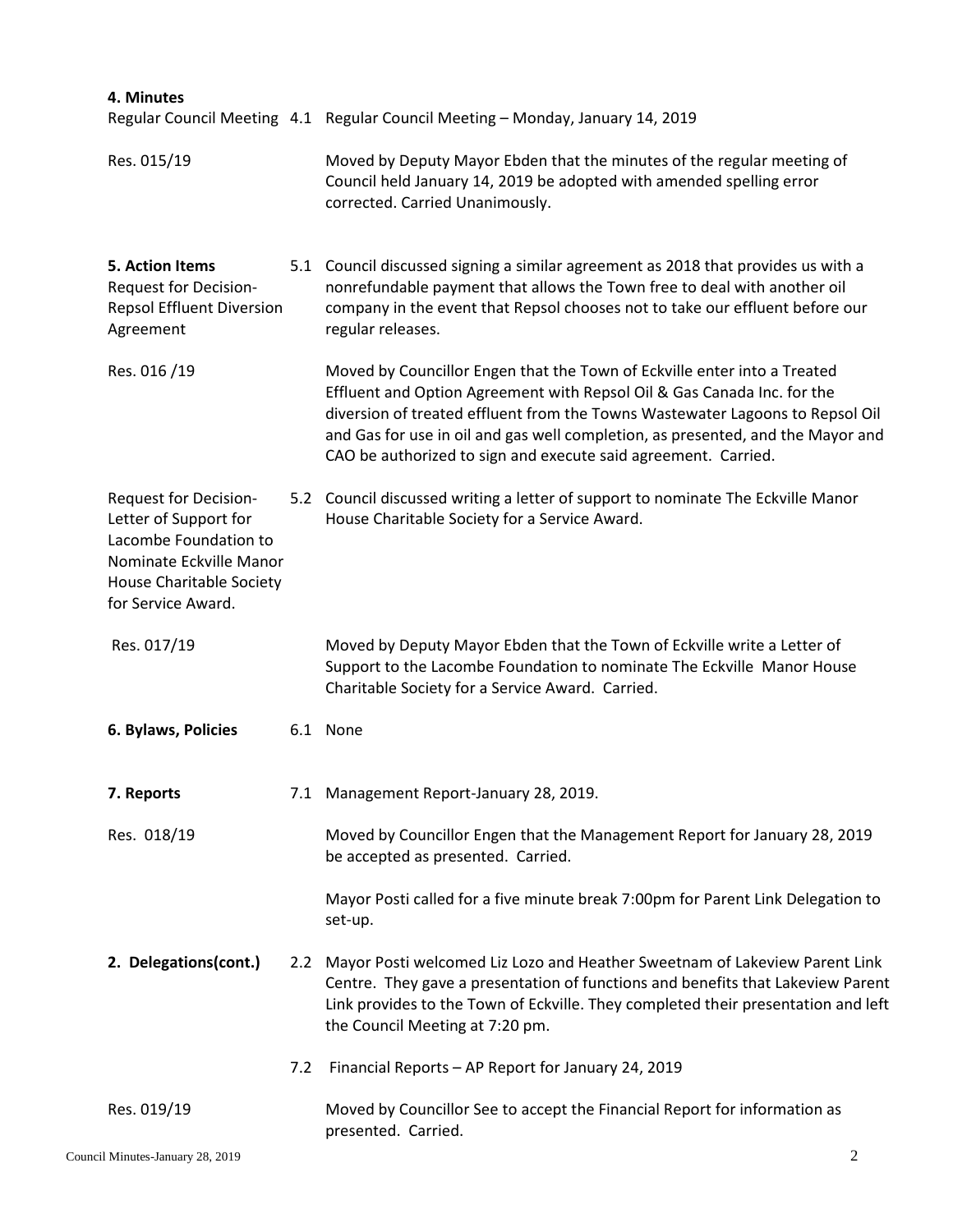| 8. Committee, Board<br><b>Reports</b>                      | 8.1 Deputy Mayor Ebden attended an ICF (Inter Municipal Collaboration Framework)<br>meeting.                                                                                                                                                                                                              |
|------------------------------------------------------------|-----------------------------------------------------------------------------------------------------------------------------------------------------------------------------------------------------------------------------------------------------------------------------------------------------------|
|                                                            | Councillor Engen Attended Recreation Board meeting on January 15, 2019. They<br>are rebuilding the Youth Program with a new Director Vanessa Buziak.                                                                                                                                                      |
|                                                            | Councillor Phillips attended Eckville Community Centre Board Meeting.                                                                                                                                                                                                                                     |
|                                                            | Mayor Posti attended the Lacombe Foundation meeting to discuss bids for a new<br>Lodge for Lacombe.                                                                                                                                                                                                       |
| Res. 020/19                                                | Moved by Councillor See that the Committee, Board Reports be accepted for<br>information as presented. Carried.                                                                                                                                                                                           |
| 9. Correspondence,<br><b>Information Items</b>             | 9.1 2019 Minister's Awards of Municipal Excellence<br>9.2 Alberta Order of Excellence Award                                                                                                                                                                                                               |
|                                                            | 9.3 Mountain Rose Women's Shelter Association                                                                                                                                                                                                                                                             |
|                                                            | 9.4 Repsol Oil & Gas Canada Inc.                                                                                                                                                                                                                                                                          |
| Res. 021/19                                                | Moved by Deputy Mayor Ebden to accept Correspondence, Information Items<br>for information as presented. Carried.                                                                                                                                                                                         |
| 10. Seminars, Meetings, 10.1 None<br><b>Special Events</b> |                                                                                                                                                                                                                                                                                                           |
|                                                            | Mayor Posti called for a 5 minute break 7:49 pm.<br>Press Kaylyn Whibbs from Eckville Echo left meeting at 7:50 pm.<br>Recording Secretary Laurie Marthaller left meeting at 7:53 pm.                                                                                                                     |
| 11. Closed Session                                         | 11.1 ICF Information and Personal Information                                                                                                                                                                                                                                                             |
| Res. 022/19                                                | Move by Councillor Engen that the meeting move into closed session excluding<br>all persons except Council members, CAO and Supervisor Finance &<br>Administration in order to discuss an item that falls within Section 21-Disclosure<br>harmful to intergovernmental relations. Time: 7:55 pm. Carried. |
| Res. 023/19                                                | Moved by Councillor Engen that the meeting revert back to open session. Time:<br>8:45 pm. Carried.                                                                                                                                                                                                        |

**12. Committee of the Whole** 12.1 None